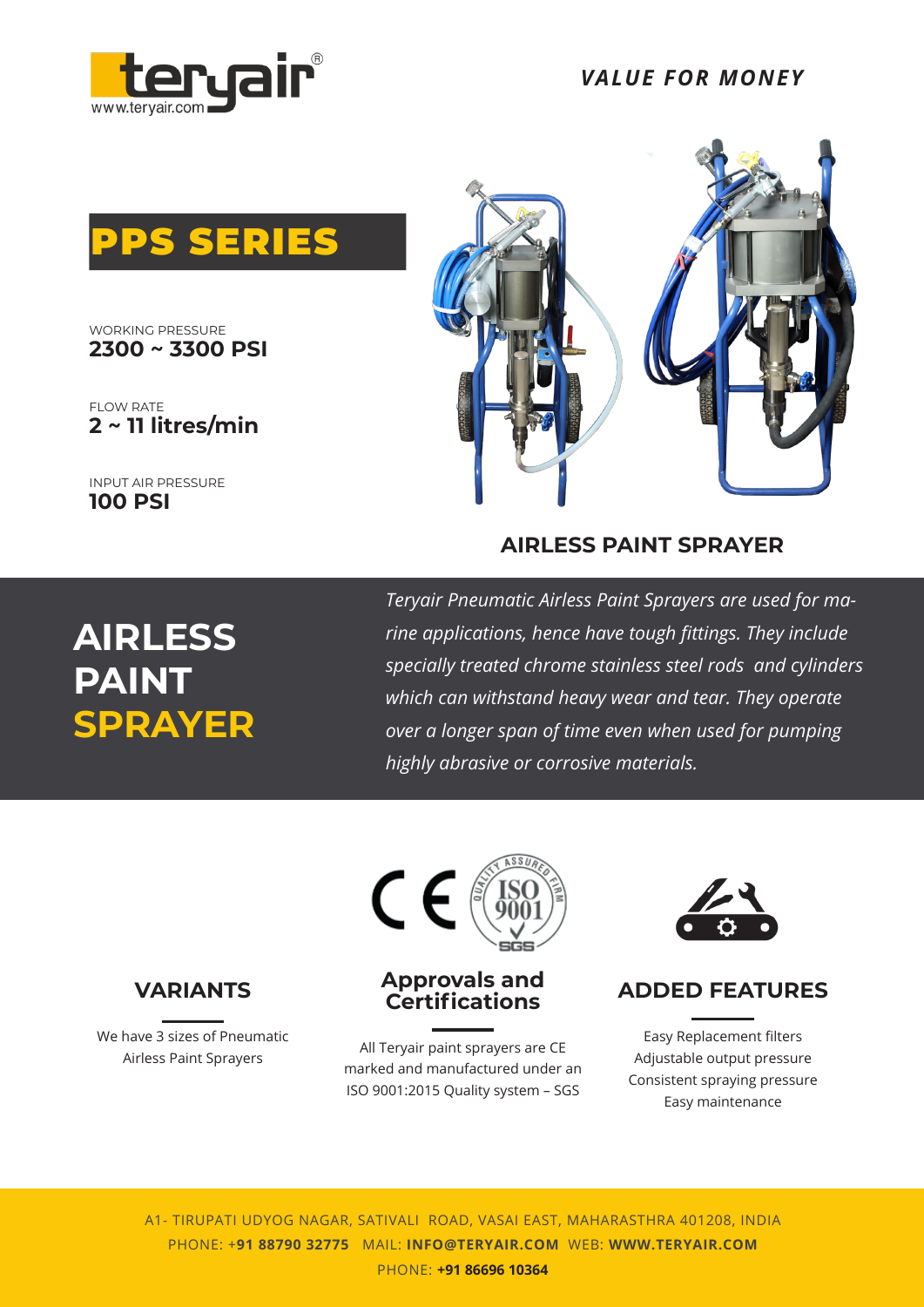![](_page_1_Picture_1.jpeg)

### **Teryair Pneumatic Airless Sprayers Applications**

- High pressure airless spraying machines are intended to use for the spraying of new coatings or thick - film, heavy duty anti-corrosive coatings which are difficult to operate.
- This machine is used in industrial departments such as steel structures, ships, automobiles, railway vehicles, geology, and astronautics and so on.

#### $B_{\rm P}$ perioaction k **Application Features**

- Easily replacement filters.
- Consistent spray pressure.
- Easy to adjust output pressure.
- variety of hose lengths, guns and spray available for different spray applications.
- Easy to clean and maintain.

| <b>Specification</b>                                                                                                        | <b>PPS-02</b>                                                           | <b>PPS-04</b>              | <b>PPS-11</b>              |  |  |
|-----------------------------------------------------------------------------------------------------------------------------|-------------------------------------------------------------------------|----------------------------|----------------------------|--|--|
| <b>Maximum Fluid (Paint)</b><br><b>Working Pressure</b>                                                                     | 2300 PSI (16.1MPa) (161 Bar)                                            | 3045 PSI (28MPa) (210 Bar) | 3300 PSI (50MPa) (227 Bar) |  |  |
| <b>Air Inlet Connection</b>                                                                                                 | 1/2" BSP Female                                                         | 1/2" BSP Female            | 1/2" BSP Female            |  |  |
| <b>Gun Connection</b>                                                                                                       | $1/4''$ NPS(m)                                                          | $1/4''$ NPS(m)             | $1/4''$ NPS(m)             |  |  |
| <b>Maximum Tip Orifice</b>                                                                                                  | 0.11" to 0.017"                                                         | 0.11" to 0.019"            | 0.11" to 0.019"            |  |  |
| <b>Fluid Output Rate</b>                                                                                                    | 2 litres/min (0.439 gpm)                                                | 4 litres/min (0.879 gpm)   | 11 litres/min (2.419 gpm)  |  |  |
| <b>Maximum Inlet Air Pressure</b>                                                                                           | 100 PSI (0.7MPa) (7Bar)                                                 | 100 PSI (0.7MPa) (7Bar)    | 100 PSI (0.7MPa) (7Bar)    |  |  |
| <b>Air Consumption Maximum</b>                                                                                              | 18 CFM to 25 CFM<br>18 CFM to 25 CFM<br>45 CFM                          |                            |                            |  |  |
| <b>Wetted Parts Material Of</b><br>Constructio                                                                              | Stainless Steel SS316 Nickel Plated Carbon Steel, Tugsten Carbide, PTFE |                            |                            |  |  |
| Note:- Air Consumption is under conditions of spraying Standard Paints. Higher viscosity fluids will require proportionally |                                                                         |                            |                            |  |  |

**Technical Data**

higher air flow rates.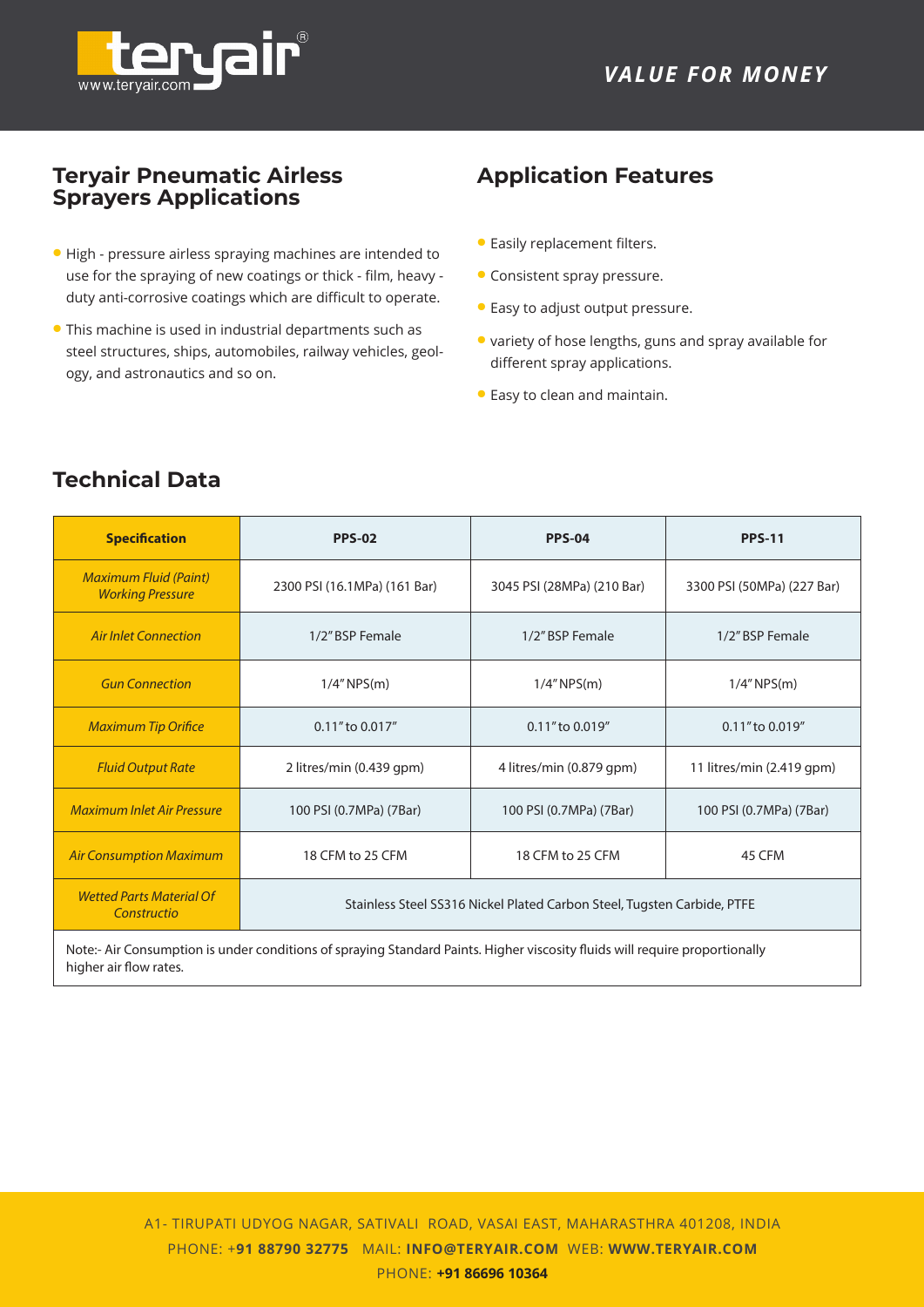![](_page_2_Picture_1.jpeg)

# **Pneumatic Airless Sprayers Standard Accessories**

| <b>illustration no</b>   | <b>Description</b>                                               |  |  |
|--------------------------|------------------------------------------------------------------|--|--|
| $\overline{\phantom{0}}$ | 1 meter Paint suction hose                                       |  |  |
|                          | 15 meter Paint delivery hose, 6mm ID, Nylon reinforced, 3300 PSI |  |  |
|                          | 1/2" BSP Filter Regulator Lubricator Unit                        |  |  |
|                          | 5 Meter Air inlet hose, 16mm ID, PVC reinforced, 200PSI          |  |  |
| 3                        | Gun complete with Tip 517 and filter.                            |  |  |
| $\overline{4}$           | Spare Seal Kit                                                   |  |  |
| 5                        | Maintenance Tools Kit                                            |  |  |
|                          | Frame with Wheels                                                |  |  |

# **Material Compatibility & Tip Selection Chart**

| <b>Paint Type</b>            |                    | <b>Tip Orific Size Inchs</b> |
|------------------------------|--------------------|------------------------------|
| Varnishes (before low VOC)*  | $0.009 \sim 0.011$ |                              |
| Lacquers, clear coats*       | $0.009 \sim 0.011$ |                              |
| Shellac (clear)*             | $0.009 \sim 0.013$ | <b>Thin Materials</b>        |
| <b>Stains - transparent</b>  | $0.011 \sim 0.013$ |                              |
| Water sealers (thin, clear)  | $0.011 \sim 0.013$ |                              |
| Tung Oil (pure thinned)      | $0.011 \sim 0.013$ |                              |
| Lacquers, water borne*       | $0.012 \sim 0.014$ |                              |
| Acrylics, clear*             | $0.012 \sim 0.014$ |                              |
| Acrylics 100%, latex int     | $0.013 \sim 0.015$ |                              |
| Varnishes (low VOC)*         | $0.013 \sim 0.015$ |                              |
| Polyurethanes*               | $0.013 \sim 0.015$ |                              |
| Stains - solid               | $0.013 \sim 0.015$ | Medium                       |
| Enamels - oil-base           | $0.013 \sim 0.015$ |                              |
| Latex paint - interior       | $0.013 \sim 0.017$ |                              |
| Latex paint - exterior       | $0.015 \sim 0.019$ |                              |
| <b>Primers - latex</b>       | $0.015 \sim 0.017$ |                              |
| Primers - oil                | $0.017 \sim 0.019$ |                              |
| <b>Heavy Latex</b>           | $0.021 \sim 0.025$ | Thicker                      |
| <b>Elastomerics (smooth)</b> | $0.021 \sim 0.025$ |                              |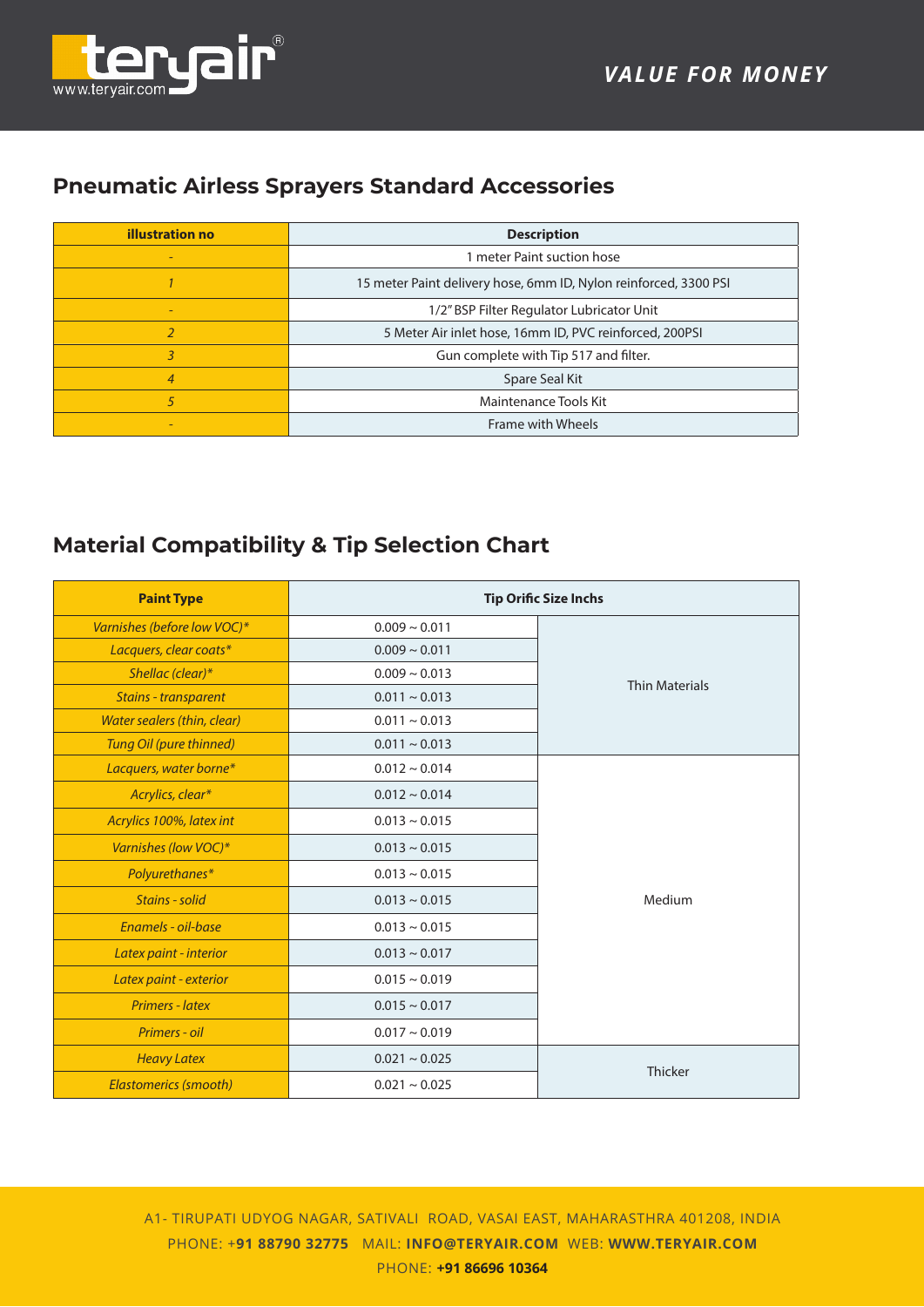![](_page_3_Picture_0.jpeg)

## **Dimensions & Weight**

| <b>Model No</b>       | <b>PPS-02</b> | <b>PPS-04</b> | <b>PPS-11</b> |
|-----------------------|---------------|---------------|---------------|
| Length mm             | 500           | 500           | 600           |
| Width mm              | 470           | 470           | 630           |
| <b>Height mm</b>      | 775           | 775           | 1150          |
| <b>Net Weight Kgs</b> | 29            | 29            | 53.6          |

![](_page_3_Picture_4.jpeg)

# **Spare Accessories**

**Gun and Hose Kits for Electric Airless Paint Sprayer**

![](_page_3_Picture_7.jpeg)

Teryair High Pressure Nylon Paint Spray Hose and Gun

| <b>IMPA Code</b> | <b>Teryair Model</b><br><b>No</b> | <b>Contents</b>                                                           |
|------------------|-----------------------------------|---------------------------------------------------------------------------|
| 27 01 17         | 4599717                           | 1 pc HGS-03 St. Gun<br>1 pc Tip Size -515<br>1 lgh Paint hose 1/4 x 15mtr |
| 27 01 18         | 4599718                           | 1 pc HGS-04 St. Gun<br>1 pc Tip Size -515<br>1 lgh Paint hose 1/4 x 30mtr |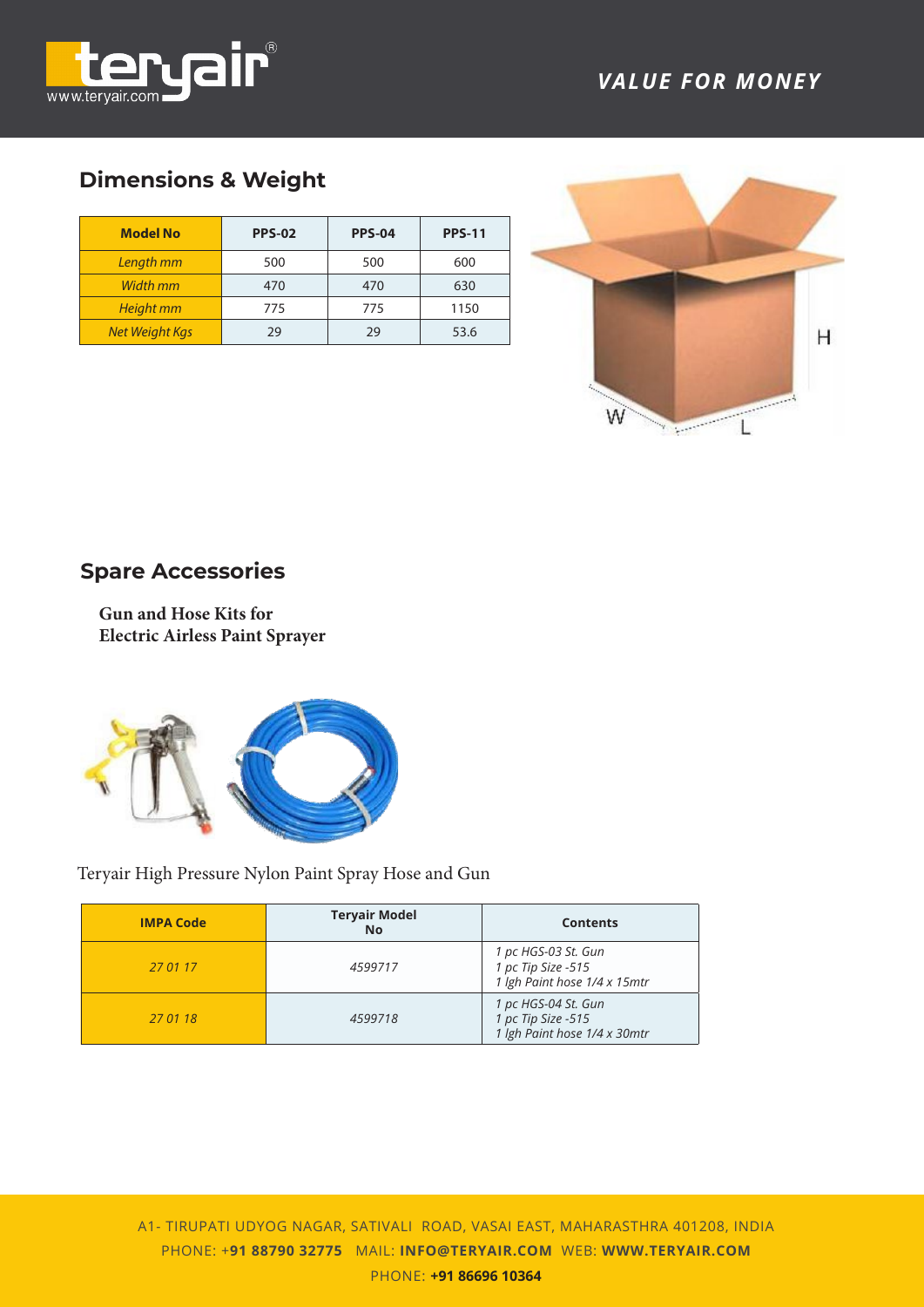![](_page_4_Picture_0.jpeg)

#### **Airless Paint Spray Hand Gun**

![](_page_4_Picture_3.jpeg)

Teryair Airless Paint Spray Hand Guns are available in three sizes.

| <b>IMPA Code</b> | <b>Teryair Model</b><br><b>No</b> | <b>Max. Working</b><br><b>Pressure</b> | <b>Inlet Size</b> | <b>Orifice Diam</b> |
|------------------|-----------------------------------|----------------------------------------|-------------------|---------------------|
| 27 01 21         | HGS 03                            | 24.8 Mpa<br>$(248 \text{ bar})$        | $1/4$ nps (m)     | $3.2 \, \text{mm}$  |
| 27 01 23         | $HGS$ 2.3                         | 34.5 Mpa<br>$(345 \text{ bar})$        | $1/4$ nps (m)     | $2.3 \, \text{mm}$  |

#### **Airless Paint Spray Pole Guns**

Teryair Paint Spray Pole Guns increases comfort, Speed and productivity needed to spray hard to reach. areas without using ladders or scaffolding.

![](_page_4_Picture_8.jpeg)

| <b>IMPA</b><br>Code | <b>Tervair Model</b><br><b>No</b> | Length  | Max. Work<br><b>Pressure</b> | <b>Inlet Size</b> |
|---------------------|-----------------------------------|---------|------------------------------|-------------------|
| 27 01 26            | PGS 09                            | 900 mm  | 24.8 MPa                     | $1/4$ nps (m)     |
| 27 01 27            | <b>PGS 18</b>                     | 1800 mm | 24.8 MPa                     | $1/4$ nps (m)     |
| 27 01 28            | PGS 24                            | 2400 mm | 24.8 MPa                     | $1/4$ nps (m)     |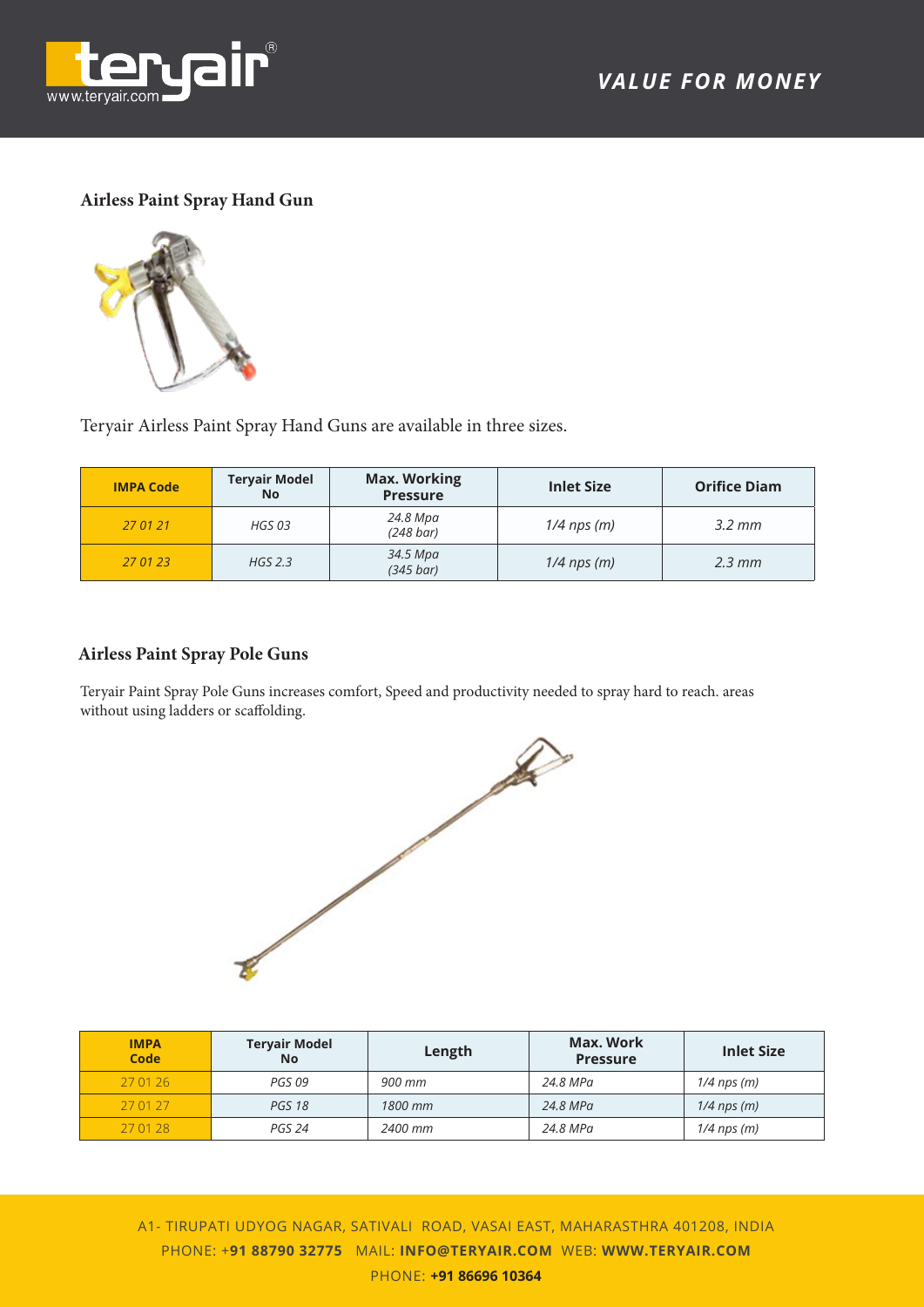![](_page_5_Picture_0.jpeg)

### **Paint Spray Hose**

![](_page_5_Picture_3.jpeg)

| <b>IMPA</b> | <b>Teryair Model</b> | Length | I.D. | <b>Work Pressure</b>    |                         | Coupled          |
|-------------|----------------------|--------|------|-------------------------|-------------------------|------------------|
| Code        | No.                  | mtr    | mm   | Min kgf/cm <sup>2</sup> | Min kgf/cm <sup>2</sup> | with             |
| 27 01 61    | 4590161              | 10     | 6    | 210                     | 280                     | 1/4 NPSM (F)     |
| 27 01 62    | 4590162              | 15     | 6    | 210                     | 280                     | $1/4$ NPSM $(F)$ |
| 27 01 63    | 4590163              | 20     | 6    | 210                     | 280                     | 1/4 NPSM (F)     |
| 27 01 64    | 4590164              | 30     | 6    | 210                     | 280                     | $1/4$ NPSM $(F)$ |
| 27 01 65    | 4590165              | 10     | 9    | 210                     | 280                     | $3/8$ PF (F)     |
| 27 01 66    | 4590166              | 15     | 9    | 210                     | 280                     | $3/8$ PF (F)     |
| 27 01 67    | 4590167              | 20     | 9    | 210                     | 280                     | $3/8$ PF (F)     |
| 27 01 68    | 4590168              | 30     | 9    | 210                     | 280                     | $3/8$ PF (F)     |